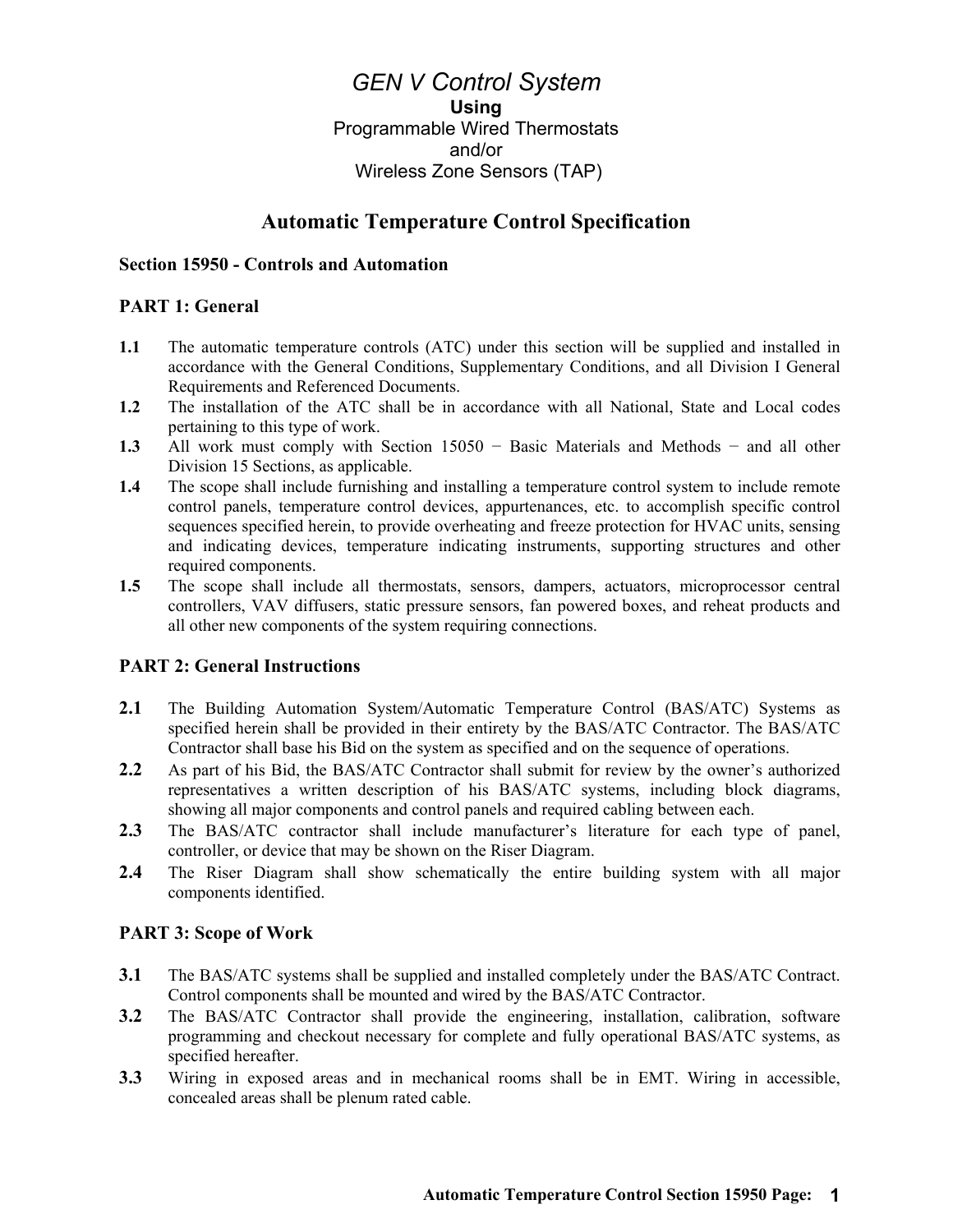## **PART 4: Submittals**

- **4.1** The following data/information shall be submitted for approval:
- **4.2** Complete sequence of operation.
- **4.3** Control system drawings, including all pertinent data, to provide a functional operating system.
- **4.4** Damper schedules showing size, configuration, capacity and location of all equipment.
- **4.5** Data sheets for all hardware control components.
- **4.6** A description of the installation materials including conduit, wire, flex, etc.
- **4.7** Thermostat/Sensor locations.
- **4.8** Control panel locations.
- **4.9** Provide as part of the submittal five copies of all data and control drawings.

### **PART 5: Qualifications**

- **5.1** The BAS/ATC Contractor shall have an office within a 100-mile radius of the job site, staffed with factory trained personnel capable of providing instruction, routine maintenance and 24-hour emergency maintenance service for all system components.
- **5.2** The BAS/ATC Contractor shall have a minimum of three years' experience installing and servicing similar microprocessor-based control systems.
- **5.3** The Contractor shall be prepared to provide evidence of this history as a condition of acceptance and approval prior to bidding.

#### **PART 6: System Description**

- **6.1** The SYSTEM shall be a commercial modulating Auto Changeover Building Automation System with modulating Bypass that controls a single HVAC unit and supports 2 - 20 modulating zones per RTU or split system. Zones shall be controlled via wired programmable thermostats or a wireless zone sensor. The *GEN V* control panel shall be Universal and support Gas/Electric or Heat Pump applications with two cooling stages and three stages of Heat.
- **6.2** The "HUB" thermostat shall be central control point for the system to configure, manage, and monitor system operation.
- **6.3** Zone dampers shall be fully modulating with elliptical dampers. The system shall poll each thermostat every 60 seconds to evaluate the number of heating and cooling calls in the System. Control decisions shall be Vote based. A priority selection device shall be available to weight or add priority to one or more zones from the HUB thermostat. Priority selections shall be 0, 1, 2, or 3 votes selectable for each thermostat or wireless sensor independently. System shall also provide an Opposed Call feature to address maverick or rouge zones in the system.
- **6.4** The HUB thermostat shall display outside air temperature and Leaving and Return Air Temperatures at all times from the unit and provide for an adjustable setting for cooling and heating cut out set points. Occupied and unoccupied set up and set back capability shall also be available with  $2 - 8$ -hour override capability. An individual or global thermostat locking function shall be available from the HUB providing minimum local control at each thermostat in the system.
- **6.5** The System shall provide full control of HVAC heating and cooling equipment in multiple zone applications. System shall also support non zoned RTU or split systems networked into the system and all systems and zones shall be accessible to view, monitor and control from the HUB thermostat.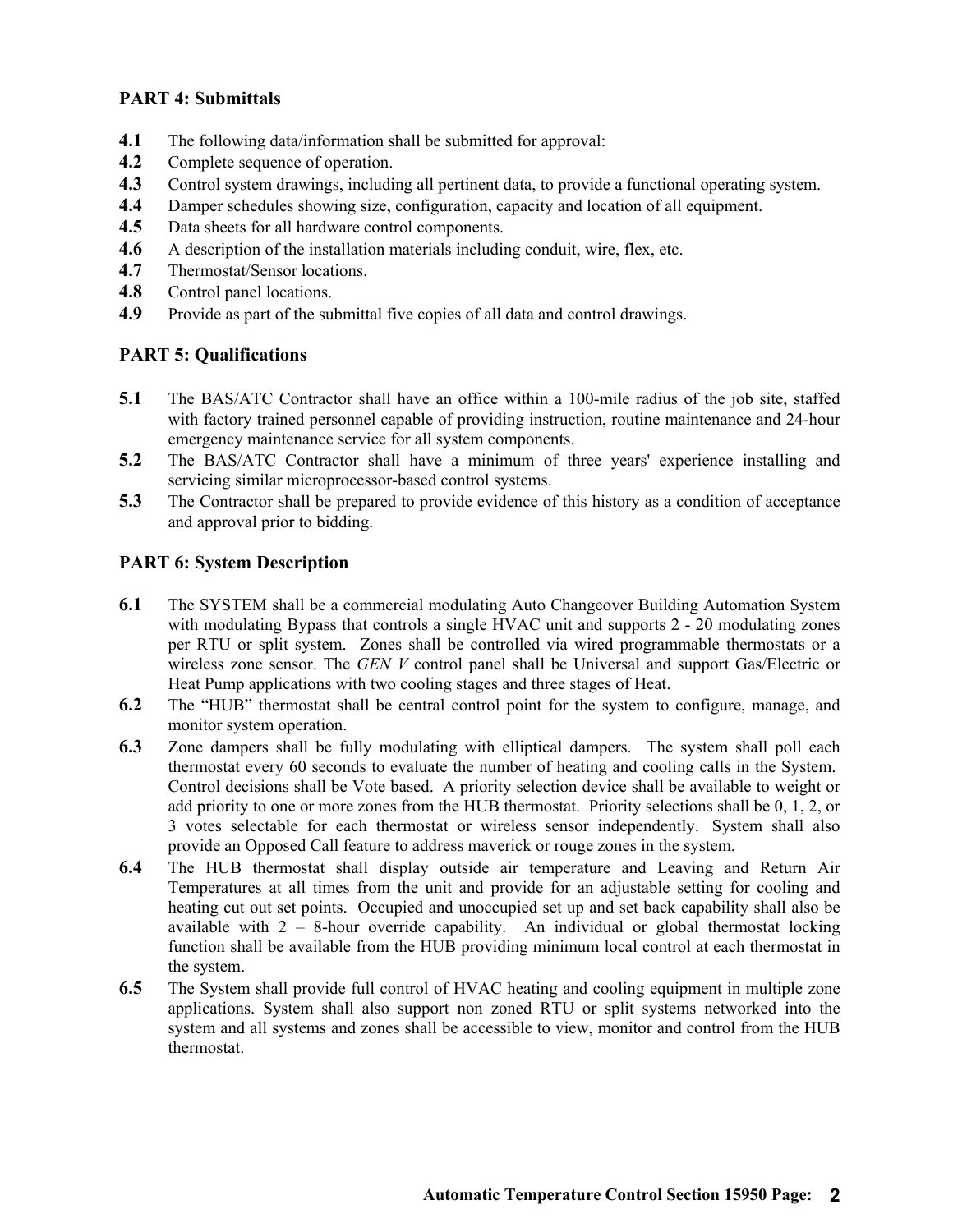## **PART 7: Control Manufacturer**

- **7.1** The control system will be the *GEN V – Control* System, as manufactured by Zonex Systems, Huntington Beach, CA. Any substitution of the above specified control system will require a 10 day prior approval by the engineer.
- **7.2** For pricing, contact the factory at 800-228-2966 or visit [www.zonexproducts.com](http://www.zonexproducts.com/)
- **7.3** For substitution, submit a complete description, engineering data, and names of existing installations of substitute products.
- **7.4** Be prepared to provide a field inspection by the engineer, if they choose to observe the actual installation of proposed substitution.

### **PART 8: Stand Alone System Controller**

- **8.1** Each zoned HVAC unit shall contain a stand-alone microprocessor controller capable of supporting up to 20 modulating zones, to be controlled with wired thermostats or wireless zone sensors on site directly from the HUB thermostat. A computer, mobile device, or internet connection is not required for system operation.
- **8.2** The system controller shall be universal and equipped to handle Gas / Electric or Heat Pump units and will communicate and power all zones with one twisted 3 wire data link and 24-volt AC power daisy chained stat to stat, System controller shall power all modulating or 2-wire zone dampers in the system with no more than 1 – 24V 100 VA transformer.
- **8.3** The system controller will be automatic changeover logic. The system utilizes first call priority and majority rule operation. System must address or have the ability to address opposing calls. When a call is made to the system, the HVAC system will be turned on to the proper mode. During the operation of the HVAC unit the GEN V system controller will poll all zones every 60 seconds to determine that the majority of zones are being satisfied and not requiring opposite mode operation.
- **8.4** If the majority of the zones want the opposite mode during the polling, the changeover to the opposite mode will start after a maximum of five minutes in the existing mode to attempt to satisfy all calls in this mode. After five minutes, the existing mode of operation is terminated with the blower continuing to purge the system for 240 seconds. After the purge cycle is completed, the dampers will take 90 seconds to reposition themselves for the opposite mode. After the dampers reposition themselves, the opposite mode is energized. If the system has satisfied all calls, all dampers shall modulate to approximately 40% position for ventilation.
- **8.5** The system controller will communicate to the zone thermostats the mode the system is in, and the zone thermostats will notify the damper of which position to meet that zone's needs.
- **8.6** The system controller shall include an onboard capacity controller and algorithm to protect the HVAC equipment.
- **8.7** GEN V controller shall support ADR functions and provide FDD alerts to meet California Title 24 and other states energy requirements.

### **PART 9: (Communications Hub)**

- **9.1** Any Thermostat in the system shall be capable of communicating with the *GEN V* Controller to initiate control sequences.
- **9.2** System schedules i.e. set up and set back times along with days of operation shall be established at the HUB thermostat.
- **9.3** Set points shall be lockable, either individually or globally, from the HUB thermostat, allowing for minimum temperature adjustment at each local thermostat.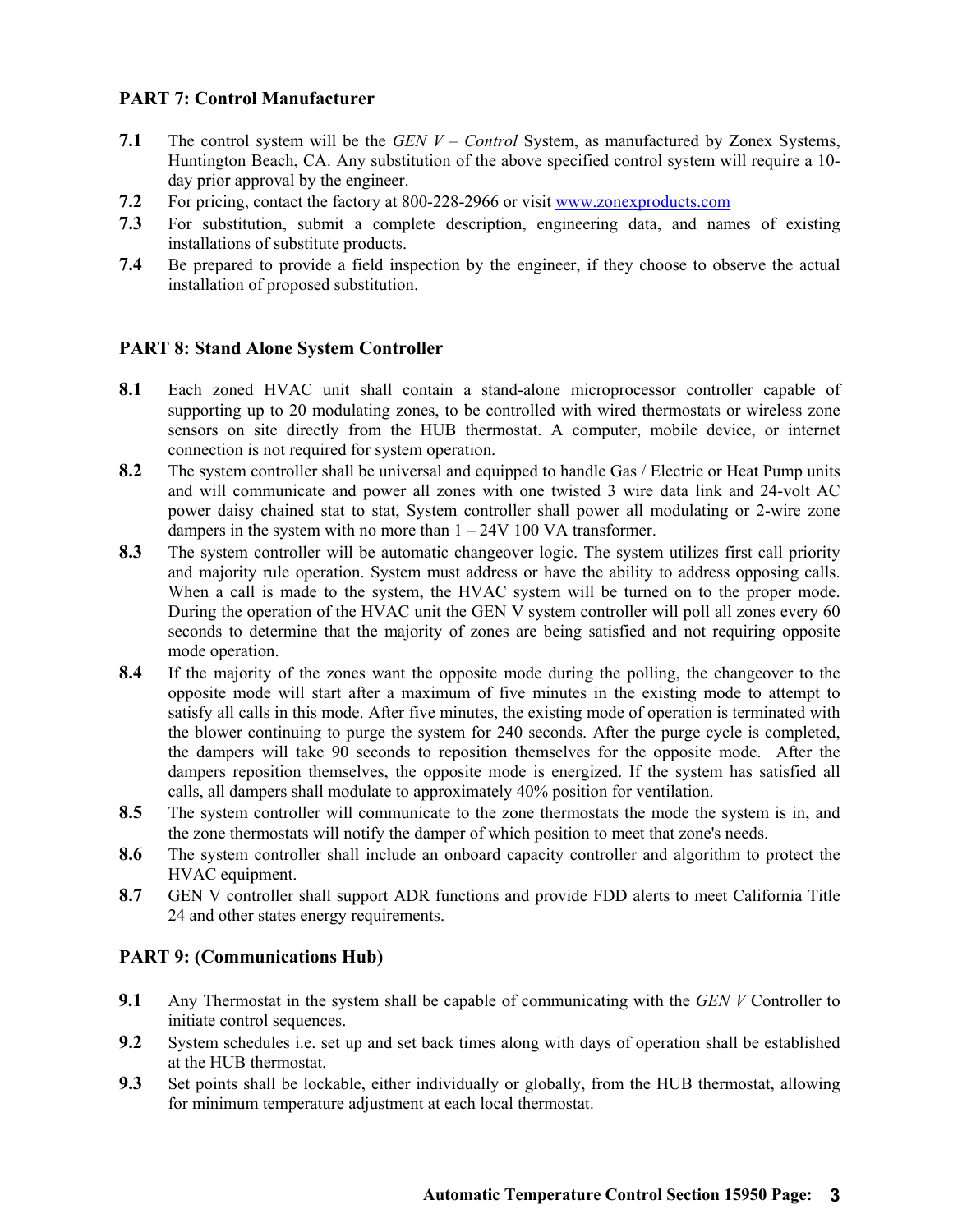- **9.4** The HUB thermostat shall monitor temperatures, both occupied and unoccupied set points, shall be established either individually or globally from the HUB thermostat.
- **9.5** Second Stage delay operation shall be initiated by time or temperature selection from the HUB.
- **9.6** The HUB shall provide adjustable override hours for system thermostats for  $2 8$  hours.
- **9.7** The HUB thermostat shall provide a selectable fan option for continuous or intermittent operation.
- **9.8** The system shall include an onboard capacity controller and algorithm based on time and discharge air temperature to protect the HVAC equipment. High and low limit protections to protect the coil from freeze up or premature heat exchanger failure shall be built in to allow adjustment and calibration from the HUB thermostat.
- **9.9** System shall be vote based and the HUB thermostat shall provide the ability to establish system priority with 1, 2 or 3 additional votes on one or all thermostats in the system, establishing priority votes to accelerate changeover operation. A "0" or null option shall also be available.
- **9.10** Unit type Gas, Electric, Heat Pump OBO or OBB shall be established from the HUB thermostat.
- **9.11** The system controller shall be equipped with an onboard diagnostic accessed via the HUB thermostat to ensure the installing contractor's control wiring and communication wiring are operational.
- **9.12** The HUB thermostat shall provide the air balance contractor with the ability to open all zone dampers and energize the fan from the HUB thermostat.
- **9.13** The system controller shall allow the contractor to provide default occupied and unoccupied set points for every thermostat or sensor in the system directly from the HUB thermostat.
- **9.14** Maverick or rogue system calls shall be recognized and, if not addressed with a field selectable 15 – 30-minute period, system shall purge and satisfy the maverick call. This feature may be enabled or disabled from the HUB thermostat.
- **9.15** Temperature format F Fahrenheit or C Celsius shall be selectable at the HUB thermostat and, when selected, any and all temperature or sensing devices shall be displayed in that temperature format.
- **9.16 HUB** thermostat shall provide all time clock functions for the system.
- **9.17 HUB thermostat shall enable / disable vacation scheduling.**
- **9.18** Morning warm-up shall be enabled from the HUB thermostat.
- **9.19** HUB thermostat shall provide password capability to protect the system and to ensure only authorized operators interact and control the system functions.
- **9.20** GEN V controller shall retain all set points in non-volatile memory.
- **9.21** All Thermostat functions shall be available for review from each system thermostat to streamline service and system trouble shooting.
- **9.22** Manufacturer's Default settings may be established or reset from the HUB thermostat.

## **Part 10: Capacity Controller (HVAC Equipment Protection)**

- **10.1** The capacity control receives the heating or cooling signal from the system controller and the cut in and cut out set points established at the HUB to regulate the equipment (on and off) to meet the building requirements.
- 10.2 The *GEN V* controller shall be equipped with a Leaving Air Temperature sensor to constantly monitor and display the discharge air temperature along with Return Air Temperature. Outside air temperatures shall be displayed at the HUB's system diagnostics screen.
- **10.3** The capacity control shall have the capability to shut down stages based on a rise or fall in leaving air temperature above or below a fully adjustable range of temperatures. The system shall provide protection from short cycling and protect the unit from coil freeze up or overheating the heat exchanger.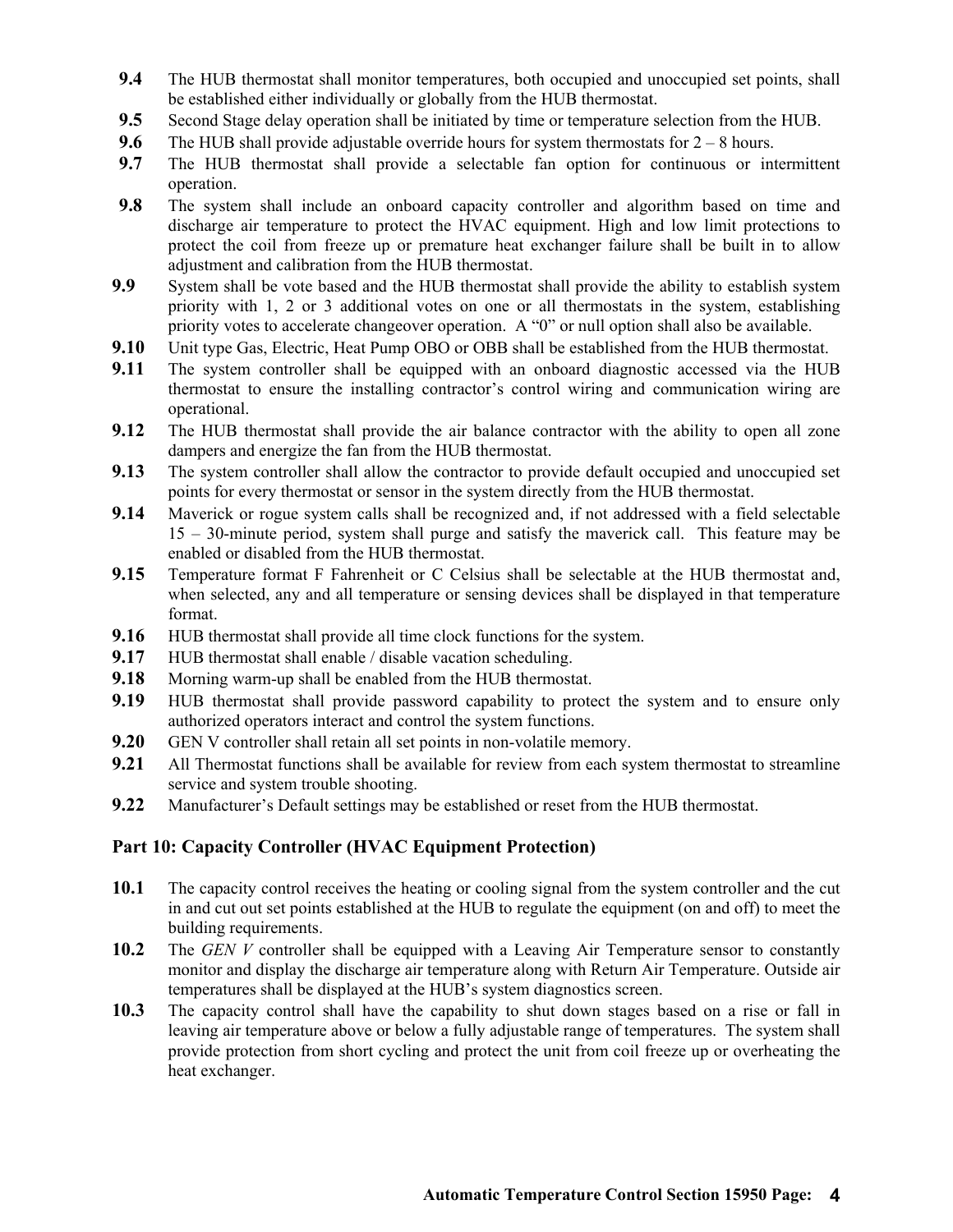**10.4** Capacity control shall also provide second stage heating or cooling operation based on a fully adjustable timer with a range of  $3 - 30$  minutes in increments of 1 minute. Second stage operation shall be initiated based on time and leaving air temperature selectable options on the HUB.

## **PART 11: Zone Temperature Sensors (Zone Thermostats)**

- **11.1** The typical Zone Temperature Sensor is a wired thermostat (EzTouchX) or wireless zone sensor (TAP) and will contain all of the electronics to:
- **11.2** Control fully modulating or two position zone dampers to provide for proper temperature control.
- **11.3** Thermostats shall include color LCD touch screen control to set independent heating and cooling set points and to contain a minimum two-degree dead band.
- **11.4** Thermostats shall include touch screen that allows the operator to change or review the thermostat set points along with multiple and selectable thermostat control functions, display options and diagnostic capabilities.
- **11.5** The thermostat, if remotely locked from the HUB shall provide local control of +/- 2 degrees from the locked heating or cooling set point or "0" degrees if required. The adjustable temperature range is from 55 to 95 degrees F. Celsius display shall also be available.
- **11.6** Each zone thermostat shall contain one microprocessor that receives the current temperature from the space, which communicates to the central *GEN V* control microprocessor via a 3-wire RS 485 data communications link.
- **11.7** The zone thermostat shall have a large digital display showing current space temperature, time, day, current mode of operation, and the heating & cooling set points established for that zone.
- **11.8** Each zone thermostat shall have the ability to be switched to the OFF mode; when initiated, its zone damper will drive to the fully closed position.
- **11.9** Each zone thermostat can control up to three slaved modulating dampers. Two or more slaved two position dampers shall require an additional transformer and relay(s).
- **11.10** Thermostat shall be available with Remote sensor capability.
- **11.11** Temperature Access Point or a TAP is available and shall communicate wirelessly to its specific zone damper equipped with a Damper Control Board. Each TAP operates like a zone thermostat and shall be managed and controlled from the HUB.
- **11.12** When utilizing perimeter electric or hot water baseboard heating for supplemental heating, the thermostat or TAP with Damper Control Board operates a zone damper only for airflow and energizes the supplemental heat when the temperature drops two degrees below set point. At one degree below set point, it signals the system of a heating call. Heat range shall be adjustable at the HUB thermostat from 2-4 degrees.
- **11.13** When utilizing reheat feature, the thermostat shall energize reheat and modulate damper 40% to provide space temperature heating.
- **11.14** System shall support control and network one or multiple standalone units using the SATouch X LCD color touch screen thermostat integrated into same system, all accessible locally from the HUB.

# **PART 12: Bypass Dampers and Controls**

- **12.1** The modulating bypass damper(s) with integrated static pressure control are to be installed as shown on accompanying drawings. When utilizing a ceiling return, there must be a short return plenum with the bypass directly connected to the supply and return plenum.
- **12.2** When the HVAC unit utilizes an economizer section, the return air inlet to the return air plenum must contain counter balanced dampers to prevent air pressurization of the return air system.
- **12.3** Each round bypass damper (Model STBP) shall consist of 20-22 gauge galvanized metal duct fitted with an elliptical damper to provide linear airflow. The damper shall contain a foam seal to